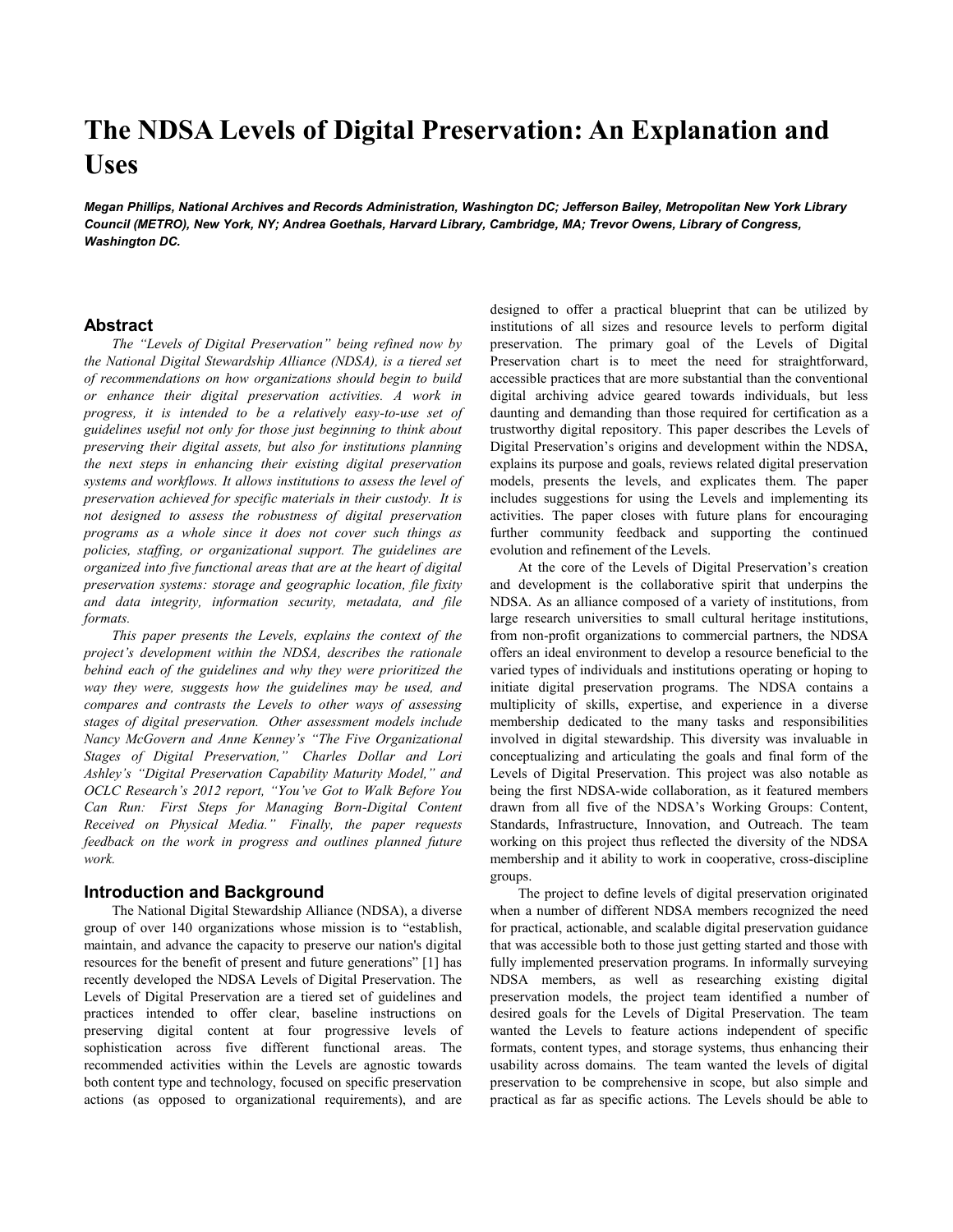inform immediate procedures to mitigate the loss of digital content, but also be broad enough to help forecast next steps in preservation and support strategic planning and internal advocacy for preservation efforts.

The project team focused on creating a matrix of activities that were detailed enough to be meaningful, while still being succinct enough to fit on a single page, a goal intended to enhance the chart"s intellectual accessibility and demystify the sometimesbewildering array of activities involved in digital preservation. The team wanted its product to define a community-approved minimum level of prerequisites for performing digital preservation while providing recommendations for making existing programs more robust. Furthermore, the team also wanted the language of the Levels to be non-technical and free of jargon, a strategy intended to avoid alienating or confusing those who are new to digital preservation. Similarly, the Levels would take a nonjudgmental approach in order to be of maximum utility to those institutions unsure of how to begin a digital preservation program. Fundamentally, the NDSA wants the Levels of Digital Preservation to be accessible and wants them to be used.

The tiered, matrix approach of the Levels of Digital Preservation features multiple levels and content areas, and is intended to allow for flexibility -- users can achieve different levels in different content areas according to their unique needs and resources. Importantly, the team wanted the Levels to focus on practices, not policies or workflows, in order to allow immediate implementation. In this same spirit, the current Levels chart is considered "Version One," recognizing that a core feature of the Levels project is its community- and use-driven evolution. The final goal of the Levels team was to design a resource that, like digital stewardship itself, will adapt and improve over time. The ongoing, dedicated support of the NDSA membership and the broader community will be fundamental to the continued development of the Levels of Digital Preservation.

#### **Comparison with Existing Models**

The Levels team reviewed existing digital preservation tools and documents when proposing the NDSA Levels work. The team felt that nothing available as of spring 2012 specifically addressed the need for practical technical guidance when a preservationist takes preliminary first steps or builds on steps already taken. After the project was begun, the team did a more systematic review of the other tools to document the niche into which the NDSA Levels fit. Much of the existing work on models of digital preservation aims to advise a management audience rather than a technical audience and addresses the holistic digital preservation program. In contrast, the NDSA Levels chart assumes an audience of digital preservation practitioners, people who will be responsible for taking practical, hands-on action. The NDSA Levels chart offers activities that can progressively reduce various risks to digital materials, so the unit of analysis is not the whole digital preservation program, but rather the specific materials to be preserved.

In 2003, when Nancy McGovern and Anne Kenney wrote, "The Five Organizational Stages of Digital Preservation," many organizations seemed paralyzed and unable to take the first steps toward a digital preservation program because they were waiting for a good technical solution to appear. McGovern and Kenney wrote that organizational readiness rather than technology is actually the main impediment to progress in digital preservation at many institutions, so their paper addresses the stages in development of an organizational program to sustain digital preservation. [2]

Much of the work in the following years also addressed organizational support for digital preservation, including TRAC [3]; other recent products that discuss levels of preservation are based closely on TRAC and inherit the holistic program focus of assessment. Charles Dollar and Lori Ashley"s "Digital Preservation Capability Maturity Model," [4] for example, uses assessment criteria drawn from TRAC and related products in a comprehensive and rigorous assessment of the levels through which a digital preservation program should evolve.

These products are extremely useful for managers and administrators who are designing programs and planning for their evolution. However, they provide little practical guidance to the practitioner figuring out what steps to take to decrease the risk to the digital material in his or her custody. While in 2003 McGovern and Kenney were concerned that organizational readiness was a major stumbling block to starting digital preservation work, the NDSA Levels team still saw many institutions of all types struggling to get started in 2012 and proposed a return to a focus on the technical steps in preservation. Perhaps both types of guidance documents together can help institutions launch robust digital preservation programs starting from modest but first steps.

The Levels team was not the only group to place renewed focus on practical technical steps in 2012. OCLC Research also came out with a paper on a similar theme, "You"ve Got to Walk Before You Can Run: First Steps for Managing Born-Digital Content Received on Physical Media." [5] This paper bears the closest resemblance to the NDSA Levels of Digital Preservation, and in fact some of its technical recommendations are the same as those in the NDSA chart"s guidance. The OCLC document has a narrower scope, however. OCLC Research limits its scope to born digital content on physical media, and addresses only the first steps, not a sequence of steps that can progressively reduce risk to digital material.

Given this survey of existing and emerging tools, the NDSA team believes its Levels of Digital Preservation fills a need that is not specifically addressed anywhere else.

## **Levels of Digital Preservation**

#### *Version 1*

It is expected that the Levels of Digital Preservation will be updated over time as additional feedback is received, experience is gained implementing its recommendations and as empirical research provides detailed information about data loss. For this reason, each iteration of the Levels will be versioned. Version 1 is shown in Table 1.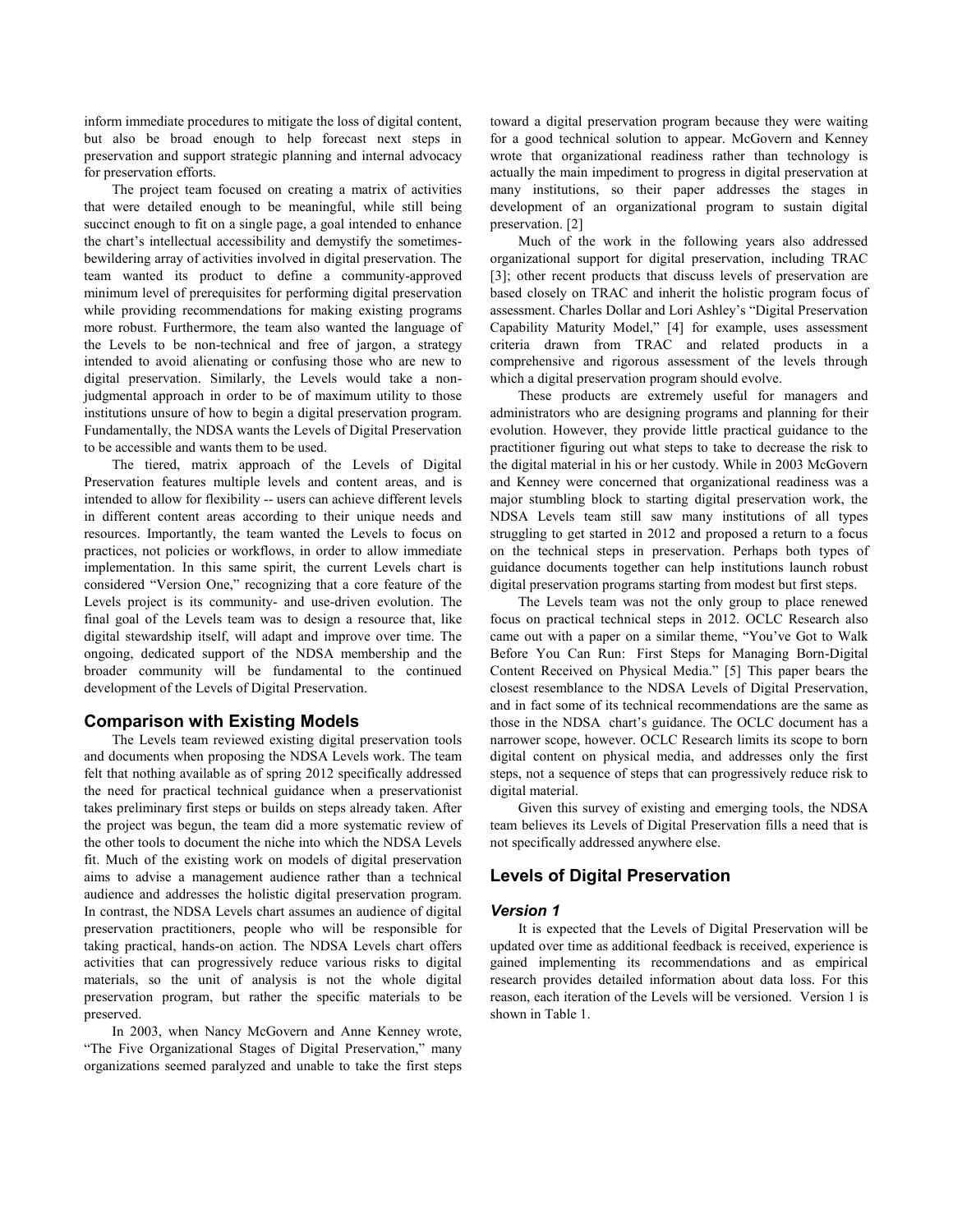|  |  |  |  |  |  |  | Table 1: Version 1 of the Levels of Digital Preservation |
|--|--|--|--|--|--|--|----------------------------------------------------------|
|--|--|--|--|--|--|--|----------------------------------------------------------|

|                             | Level 1 (Protect<br>your data)                | Level 2 (Know your<br>data)                | Level 3 (Monitor your<br>data)      | Level 4 (Repair your<br>data)                 |
|-----------------------------|-----------------------------------------------|--------------------------------------------|-------------------------------------|-----------------------------------------------|
| Storage and                 | - Two complete                                | - At least three                           | - At least one copy in a            | - At least three copies                       |
| Geographic                  | copies that are not                           | complete copies                            | geographic location                 | in geographic                                 |
| Location                    | collocated                                    | - At least one copy in a                   | with a different                    | locations with different                      |
|                             | - For data on                                 | different geographic                       | disaster threat                     | disaster threats                              |
|                             | heterogeneous                                 | location                                   | - Obsolescence                      | - Have a                                      |
|                             | media (optical                                | - Document your                            | monitoring process for              | comprehensive plan in                         |
|                             | discs, hard drives,<br>etc.) get the content  | storage system(s) and<br>storage media and | your storage system(s)<br>and media | place that will keep<br>files and metadata on |
|                             | off the medium and                            | what you need to use                       |                                     | currently accessible                          |
|                             | into your storage                             | them                                       |                                     | media or systems                              |
|                             | system                                        |                                            |                                     |                                               |
| File Fixity and Data        | - Check file fixity on                        | - Check fixity on all                      | - Check fixity of                   | - Check fixity of all                         |
| Integrity                   | ingest if it has been                         | ingests                                    | content at fixed                    | content in response to                        |
|                             | provided with the                             | - Use write-blockers                       | intervals                           | specific events or                            |
|                             | content                                       | when working with                          | - Maintain logs of fixity           | activities                                    |
|                             | - Create fixity info if<br>it wasn't provided | original media                             | info; supply audit on<br>demand     | - Ability to                                  |
|                             | with the content                              | - Virus-check high risk<br>content         | - Ability to detect                 | replace/repair<br>corrupted data              |
|                             |                                               |                                            | corrupt data                        | - Ensure no one                               |
|                             |                                               |                                            | - Virus-check all                   | person has write                              |
|                             |                                               |                                            | content                             | access to all copies                          |
| <b>Information Security</b> | - Identify who has                            | - Document access                          | - Maintain logs of who              | - Perform audit of logs                       |
|                             | read, write, move                             | restrictions for content                   | performed what                      |                                               |
|                             | and delete                                    |                                            | actions on files,                   |                                               |
|                             | authorization to                              |                                            | including deletions                 |                                               |
|                             | individual files                              |                                            | and preservation                    |                                               |
|                             | - Restrict who has                            |                                            | actions                             |                                               |
|                             | those authorizations                          |                                            |                                     |                                               |
|                             | to individual files                           |                                            |                                     |                                               |
| Metadata                    | - Inventory of<br>content and its             | - Store administrative<br>metadata         | - Store standard<br>technical and   | - Store standard<br>preservation metadata     |
|                             | storage location                              | - Store transformative                     | descriptive metadata                |                                               |
|                             | - Ensure backup                               | metadata and log                           |                                     |                                               |
|                             | and non-collocation                           | events                                     |                                     |                                               |
|                             | of inventory                                  |                                            |                                     |                                               |
| <b>File Formats</b>         | - When you can                                | - Inventory of file                        | - Monitor file format               | - Perform format                              |
|                             | give input into the                           | formats in use                             | obsolescence issues                 | migrations, emulation                         |
|                             | creation of digital                           |                                            |                                     | and similar activities                        |
|                             | files encourage use                           |                                            |                                     | as needed                                     |
|                             | of a limited set of                           |                                            |                                     |                                               |
|                             | known open                                    |                                            |                                     |                                               |
|                             | formats and codecs                            |                                            |                                     |                                               |

# *General Structure of the Levels: Categories and Tiers*

The overall structure of the chart is progressive -- the actions in the first level are either necessary prerequisites for those in the second to fourth levels or are themselves the most pressing activities to accomplish first. The five general categories (Storage and Geographic Location, File Fixity and Data Integrity, Information Security, Metadata and File Formats) were agreed upon early in the project. These areas were identified by the Levels team as the broad conceptual areas of focus for thinking through technical and immediate threats to digital preservation. In this respect, these categories are the categories that the subject matter experts on the Levels team use to categorize their own work. This is how the team members describe the risks and threats that they work to mitigate.

In relation to other work, some readers might ask why issues with rights and/or policies have been excluded. From the start, the team was primarily concerned with technical issues; the goal was to identify the technical functions and features one would want to see occurring somewhere to ensure long term access to digital content, not the social or legal structure that would be in place to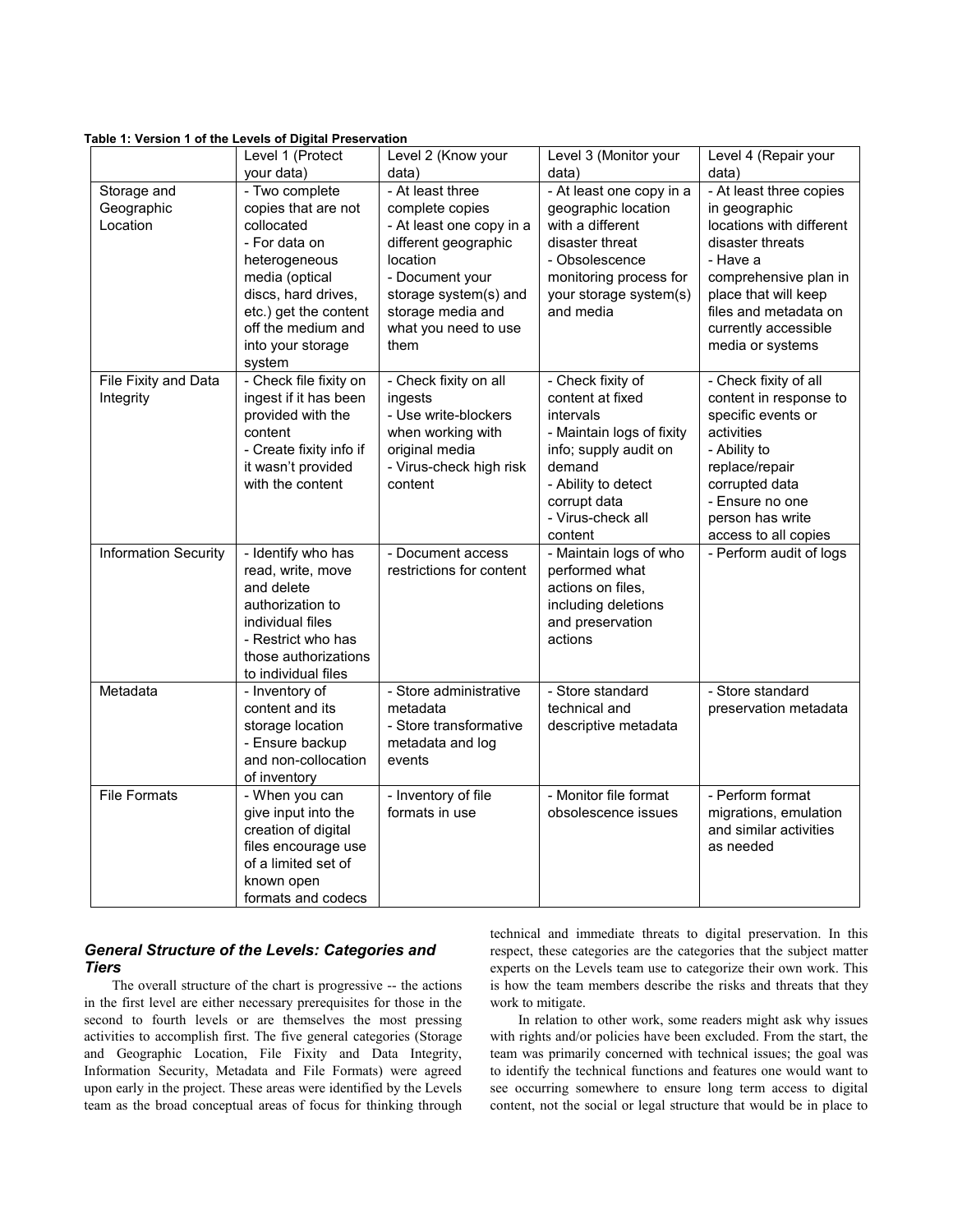sustain those activities. Again, the goal of this project is not to provide a plan for digital preservation but to provide a chart to help anyone interested in long term access to digital information evaluate how they are doing in terms of mitigating risk of loss and identify concrete technical next steps they can take to move all or part of their operation to the next level.

Broadly speaking, as one moves up each of the tiers from Level 1 to Level 4, one is moving from the basic need to ensure bit preservation towards broader requirements for keeping track of digital content and being able to ensure that it can be made available over longer periods of time. While the names for the five general categories in the grid were agreed upon early in this work, there was difference of opinion on the extent to which the labels for each of the levels (Protect Your Data, Know Your Data, Monitor Your Data, and Repair Your Data) should be included. Some in the team wanted to leave the labels out and strictly work to organize the document according to the perceived biggest risks to mitigate loss. Others in the group felt that the labels helped conceptually organize the grid and helped to explain the general overarching goals of each level. The conceptual value of the categories won out, and remains part of the chart. However, it is important to note that the labels applied to each level are rough characterizations and not edicts about exactly what should go in a given level. In any case when the conceptual purity of ordering particular activities was in contest with the pragmatic realities of what the team thought needed to be addressed first, the team sided with the pragmatic action over conceptual purity.

## *Detailed Explanation of Levels and Tiers*

In what follows the reasoning behind each of the particular features of each individual level is briefly articulated.

#### *Storage and Geographic Location*

The first factor on the grid focuses attention on the storage of digital information. As one moves up the levels one is keeping additional copies, which helps to hedge against threats of loss due to bit rot and failures in storage media and systems. Similarly, as one moves up the levels one incorporates additional geographic locations to hedge against regional threats (like natural and manmade disasters) to storage systems. At the very base level, the first step one should take to ensure access to materials in the future would take is to create a second copy. Thus that requirement is the first item on the chart.

Aside from these two general trends across this category, the first level asks that one get data that comes in on heterogeneous media (optical disks, external hard drives, etc.) off of the removable media and into a storage system. The team identified this as an essential first step, as this kind of heterogeneous storage media is at risk of failure and requires significant manual effort to ensure data integrity. Further, this first step is necessary as a means to enable the kinds of preservation action required in many other parts of the levels document. The term "storage system" is intentionally vague as the team did not want to focus too much on any particular storage technology. Given the nature of the full set of requirements in the levels document, storage system should generally be understood as either a nearline or online system using either all spinning disk or some combination of spinning disk and magnetic tape.

Levels 2, 3, and 4 have additional requirements that focus on ensuring the longevity of storage systems: first requiring documentation of the system, then requiring an obsolescence monitoring process for storage systems and media and finally a comprehensive plan for keeping content on currently accessible media or systems. The intention in making these steps incremental is largely to spread out a set of activities that would all be nice to have but which become increasingly complex and require the work of the previous level to be possible.

#### *File Fixity and Data Integrity*

One of the most essential components of digital preservation is being able to attest to the fixity and integrity of the materials being preserved. This is a foundational component of digital preservation, but for many organizations checking the fixity of content remains a challenge. The goal of this category is to provide a series of steps that will take an organization to a stage where it is acting robustly to ensure the fixity of their content.

At the first level, the recommendation is simply to check the fixity on ingest if fixity information is provided for content (likely MD5 or SHA-1 cryptographic hashes) or to generate fixity information if none were provided. This is a necessary first step for an organization to validate that the content they preserved is what they intended to preserve. Many organizations are accomplishing this by making use of tools like Bagger [6] or usage of the BagIt specification [7] to package digital content.

From there, the next levels bring in additional activities to help further ensure the integrity of content. Most notably, Level 2 requires fixity checks on all ingests, and Levels 3 and 4 move into increasingly strong requirements for ongoing checking of digital content. The requirements in Levels 3 and 4 shift from placing trust in the quality and performance of particular storage media and shift to thinking of preservation as being ensured through repeated ongoing checking of content. This provides the added level of assurance and the ability to confidently assert the fixity of content one is stewarding.

#### *Information Security*

The information security section focuses primarily on understanding who has access to content, who can perform what actions on that content and enforcing these access restrictions. It starts with basic and simple steps to identify who can do what to the content. This is essential as without having procedures in place to restrict what can be done with content, one invites the risk of someone incorrectly deleting content. From there, Level 2 progresses to access restrictions. Level 3 suggests keeping logs of actions, which helps to bring an organization"s approach in line with archival best practices. Level 4 brings in the added requirement of auditing logs of those actions which helps to double check that intended activities and actions are actually happening.

Like many of the other sections, these levels were arrived at largely by establishing what one would need to have in place as a prerequisite for more advanced requirements and calibrated to minimize risk in relation to the other risks the team perceived across the other categories.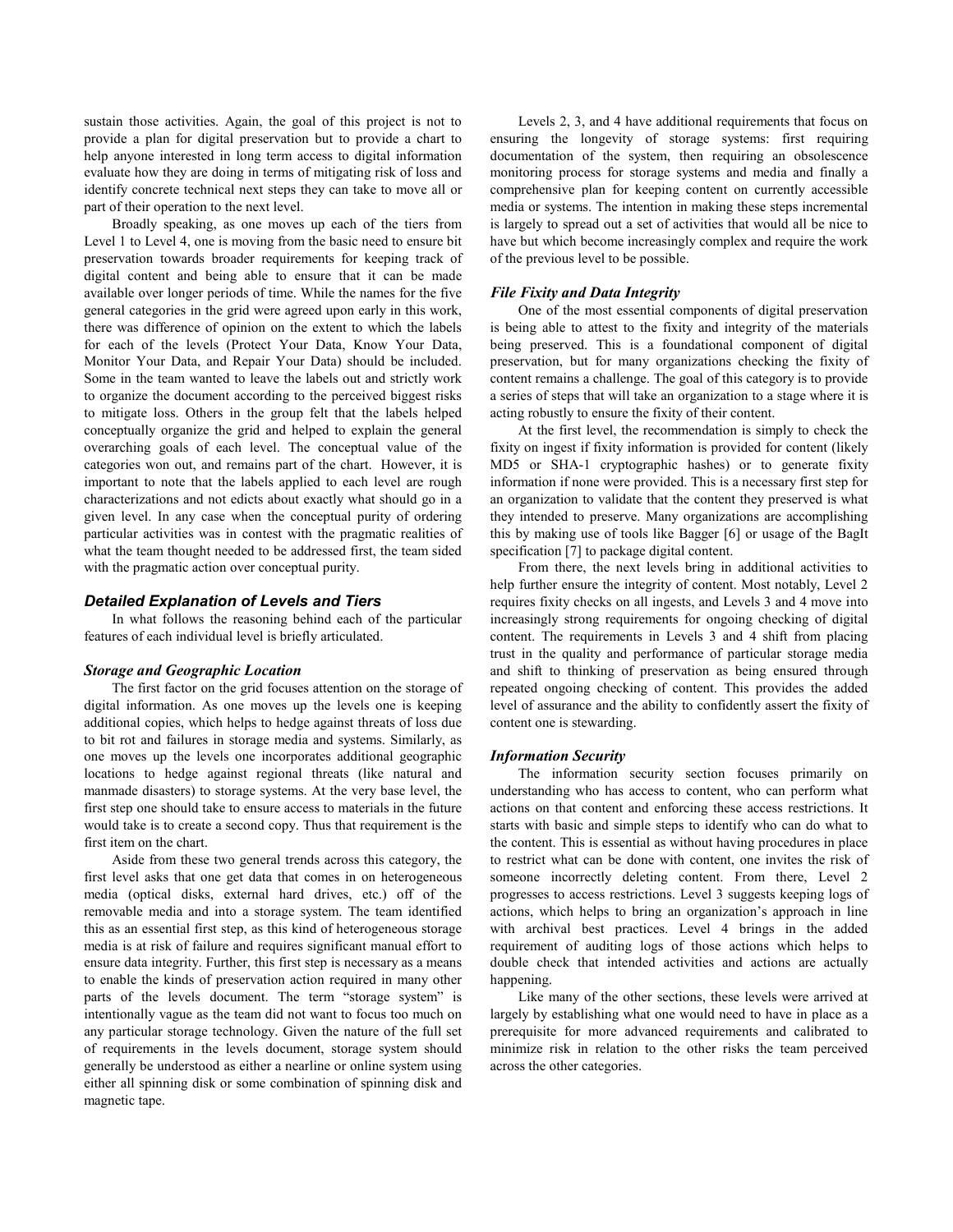## *Metadata*

While issues related to metadata appear in many of the other levels, it was decided that it was critical to give the issue its own row in the chart. The team defines metadata broadly, including everything from inventory information about the location of files, broader sets of administrative metadata (for example when and how it was created, and who can access it), transformative metadata documenting and logging events that have resulted in changes in objects, to technical and descriptive metadata, and ultimately preservation metadata.

In organizing the levels in the order presented the team suggests the most essential metadata at the lower levels and at higher levels, the additional layers of metadata that will make content both better protected and more identifiable and accessible. It is worth noting, that in most systems nearly all of this metadata (with the exception of descriptive metadata) can and should be generated and processed computationally and not manually.

#### *File Formats*

Digital objects are intimately dependent on the structure and nature of their file formats. The file formats section of the chart is the section that underwent the most change and revision in the process of public review of the Levels. The recommendation the team settled on allows for the possibility that not all formats will need migration or emulation, but that at Level 4, preservation interventions will be actively pursued for any formats that require them.

The first level simply suggests that organizations, when possible, encourage the use of limited sets of known and open file formats. This is particularly the case in situations where an organization is digitizing material and has considerable say in what formats to use. For that kind of work, authoritative sources such as the Federal Agencies Digitization Guidelines [8] should be consulted for additional file format advice. With that noted, in many other contexts, including collecting born digital archival material from heterogeneous tangible media or web archiving it would not be feasible to force any changes in file formats as a basic requirement.

Successive levels begin to document the formats in use, monitor them for obsolescence issues, and ultimately to engage in migrations, support emulation, or look into other modes of ensuring that preserved content is usable and accessible in the future. The team placed actions based on format obsolescence in the fourth level for several reasons. First, while obsolescence is a formidable problem, it requires one to have made it through the hurdles of basic bit preservation and data management. In short, if a file cannot be opened, it is still a file in one"s possession. Aside from this, as issues around migration and emulation are areas of extensive ongoing research and development it is likely that while an organization is addressing issues related to the first three levels there will be substantive advances in working with some of the file formats they are stewarding. It's better to get one's house in order first and then join in ongoing discussions of when particular approaches to migration and emulation are applicable to particular goals.

# **Using the Guidelines**

The initial use case envisioned by the Levels team was as a reference for organizations to consult when prioritizing enhancements to digital preservation systems. Although the guidelines are still relatively new, they are proving not only to be useful for that purpose, but also in unanticipated ways. Other possible uses for the preservation levels are described in this section.

## *Use: Identify where there is and isn't general consensus in the preservation community*

To get to this first version of the Levels, there was a great deal of discussion and debate among the NDSA members who produced it. Numerous versions of the Levels were produced and modified based on these discussions. During the course of this work, the Levels evolved into a product that still had a few items without unanimous support, but in general the team was behind the guidelines. After the Levels were published to the Web, another round of discussion and debate ensued, this time including practitioners from around the world, over important topics such as the usefulness (or not) of validating file formats, whether or not format normalization on ingest is an activity we should all be striving to implement, and how many different copies need to be in locations with different disaster threats. Where there seemed to be consensus, the suggestions were incorporated into what became version 1. It is expected that as the Levels are reviewed and debated in additional forums over time, and the consensus is incorporated into revisions, they will continue to reflect the community"s digital preservation best practices.

## *Use: Educate and develop guidelines for content creators and contributors*

A thorough reading of the Levels chart reveals that there is a direct relationship between the activities and efforts of content creators (e.g. use of open formats and codecs, degree of content description) and the level of preservation service that can be provided for the content. For example, if content creators supply some descriptive metadata about the content, there is the possibility that the content can receive Level 3 service. An organization could use this chart directly as an educational tool or transform its information into guidelines to show content creators how they can contribute to better preservation for their content.

#### *Use: Validate preservation guidance given locally*

One person giving feedback on version 1 of the Levels said, "It"s the kind of thing we need at the NPS to be able to demonstrate to practitioners and managers that we aren't just 'making things up' when it comes to preservation recommendations." [9] Because the guidelines presented in the Levels chart were produced by digital preservation practitioners, it is likely that they will intersect in whole or part with recommendations and advice given locally within our institutions. Where this occurs practitioners can point to the Levels chart as evidence that their local advice is in sync with the larger preservation community's thinking and practices.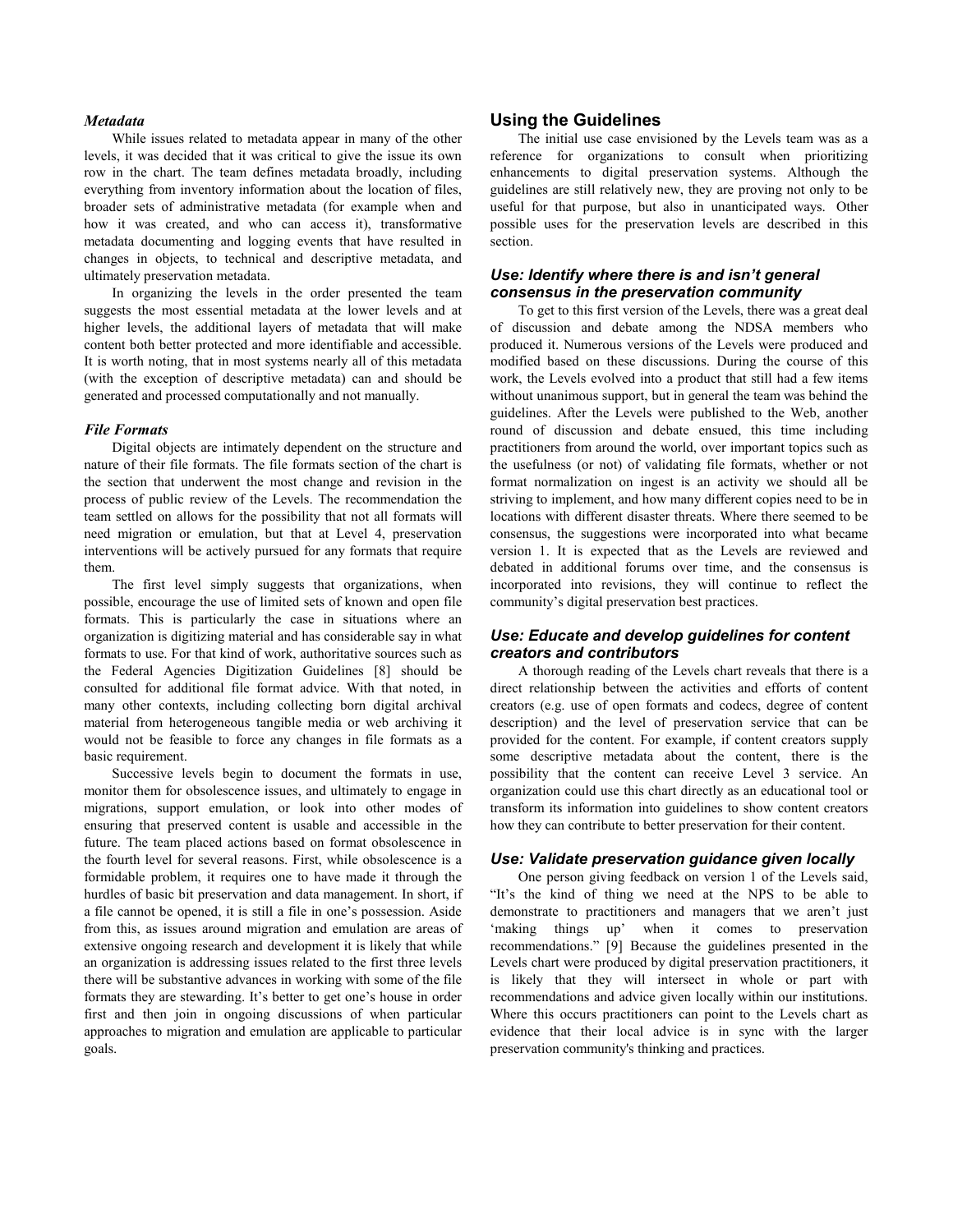# *Use: Develop requirements for third-party preservation service providers*

The Levels chart defines some of the core minimum requirements for preservation. These guidelines could be reexpressed from a content holder's perspective as requirements when soliciting or negotiating preservation services from external companies or organizations. For example an RFP could specify that all of the activities described in the File Fixity and Data Integrity row be implemented.

# *Use: Assess compliance with preservation best practices and identify key areas to improve*

The Levels chart looks deceptively simple but in actuality it can support multiple types of assessments. The unit of assessment is flexible. It can be used to assess the preservation capabilities of an entire preservation repository or one component of the repository (e.g. storage). Or it can be used to assess the degree of preservation received by particular collections or streams of content. The portion of the chart referenced can vary also. The Level 1 column can be used alone to reference recommended first steps. Or a single row could be referenced to drill down in a particular area (e.g. just "Storage and Geographic Location"). Alternatively the full chart could be used to do an overall assessment.

Unlike some of the other assessment models, the result of an assessment using the Levels isn"t likely to be a single score, e.g Level 2. The chart is composed of five different functional areas (Metadata, etc.) that are not necessarily correlated within a given implementation. For example an institution may find that their repository is at Level 2 for Information Security but Level 3 for metadata. In addition, within a functional area, the levels do not in all cases build on prior levels. An institution could find that it complies with Level 3 for metadata but not Level 2. Finally, many of the cells contain multiple guidelines. An institution may find that it only partly complies with Level 2 for File Fixity and Data Integrity. For these reasons the levels are better viewed as progressive stages or levels of service instead of "scores". They can be used to identify broad areas to improve, identify areas of service excellence and pinpoint specific enhancements to make in order to comply with best practices. In addition they can be used to demonstrate the effect of large enhancement projects and to track progress over time.

The Levels team is hoping to learn how others are using the Levels to perform assessments of their preservation repositories. One method that has proven to be useful in one of the team members' institutions is described here. Within this institution, a large repository enhancement project (called project x here) is in progress. Each of the functional areas was reviewed sequentially from Level 1 through Level 4. For each cell, one of 5 values was written to a summary table:

- PASS means that we already are doing these activities
- PASS (improved after project x) means that we are already doing these activities but we will have an even better implementation after project x is complete
- PASS (after project x) means that we will be doing these activities after project x is complete
- INCOMPLETE means that we are doing the activity somewhat but not in an entirely satisfactory way

FAIL - means that we are not doing this activity

As a result of coding each cell with one of these values and coloring the cells to make the patterns obvious visually, the summary table provides a powerful visualization of not only how the repository compares to this set of best practices, but also the effect of the enhancement project in progressing to where we want to be. Often enhancements to preservation systems can be largely "behind the scenes" so visualizations like this summary table provides can help justify the costs and effort by communicating the value to the organization. Information about additional purposes the Levels of Digital Preservation could serve or examples of actual use of the levels would be useful feedback.

## **Feedback and Future Work**

As noted throughout this paper, the Levels were developed in a collaborative environment and they are still a work in progress. The Levels team actively invites comments and suggestions for how to improve the document. This paper and the associated Archiving 2013 presentation are mechanisms for the Levels team to spread the word further and invite more experts in the field to review and help refine the document. Levels team members are presenting the levels to other professional organizations and requesting their input during the course of 2013.

Readers can e-mail comments and suggestions to the paper"s authors at the addresses provided below. Revisions will continue until the Levels stabilize at a broad consensus view of the progression of technical steps recommended for decreasing the risk to digital materials. Comments received by August 31, 2013 will be considered in drafting the next version of the document.

- Jefferson Baile[y jbaley@metro.org](mailto:jbaley@metro.org)
- Andrea Goethals [andrea\\_goethals@harvard.edu](mailto:andrea_goethals@harvard.edu)
- Trevor Owen[s trow@loc.gov](mailto:trow@loc.gov)
- Meg Phillips [meg.phillips@nara.gov](mailto:meg.phillips@nara.gov)

In addition to revising the Levels chart, the project team plans several other types of future work. Based on earlier feedback, the team plans to incorporate definitions of terms used in the chart, and resources available to plan or execute each step. The team is considering including information about how the Levels might be used (as described above) in the document itself. The team would also like to provide a version of the chart online that allows the user to drill down on each cell of each level to access definitions and resources relevant to that topic. Feedback on these plans would be welcome as well.

## **Acknowledgments**

The authors would like to thank the other members of the NDSA "supergroup" who helped to develop the Levels: Abbie Grotke (Library of Congress), Amy Kirchhoff (ITHAKA), Kris Klein (California State Library), Jane Mandelbaum (Library of Congress), Shawn Rounds (Minnesota Historical Society), Robin Ruggaber (University of Virginia) and Linda Tadic (Audiovisual Archive Network); as well as the members of the NDSA Content Working Group who laid the foundation for this project. In addition, thanks are in order to the individuals who provided valuable feedback on earlier versions of the Levels via the Library of Congress" Signal blog. [10]